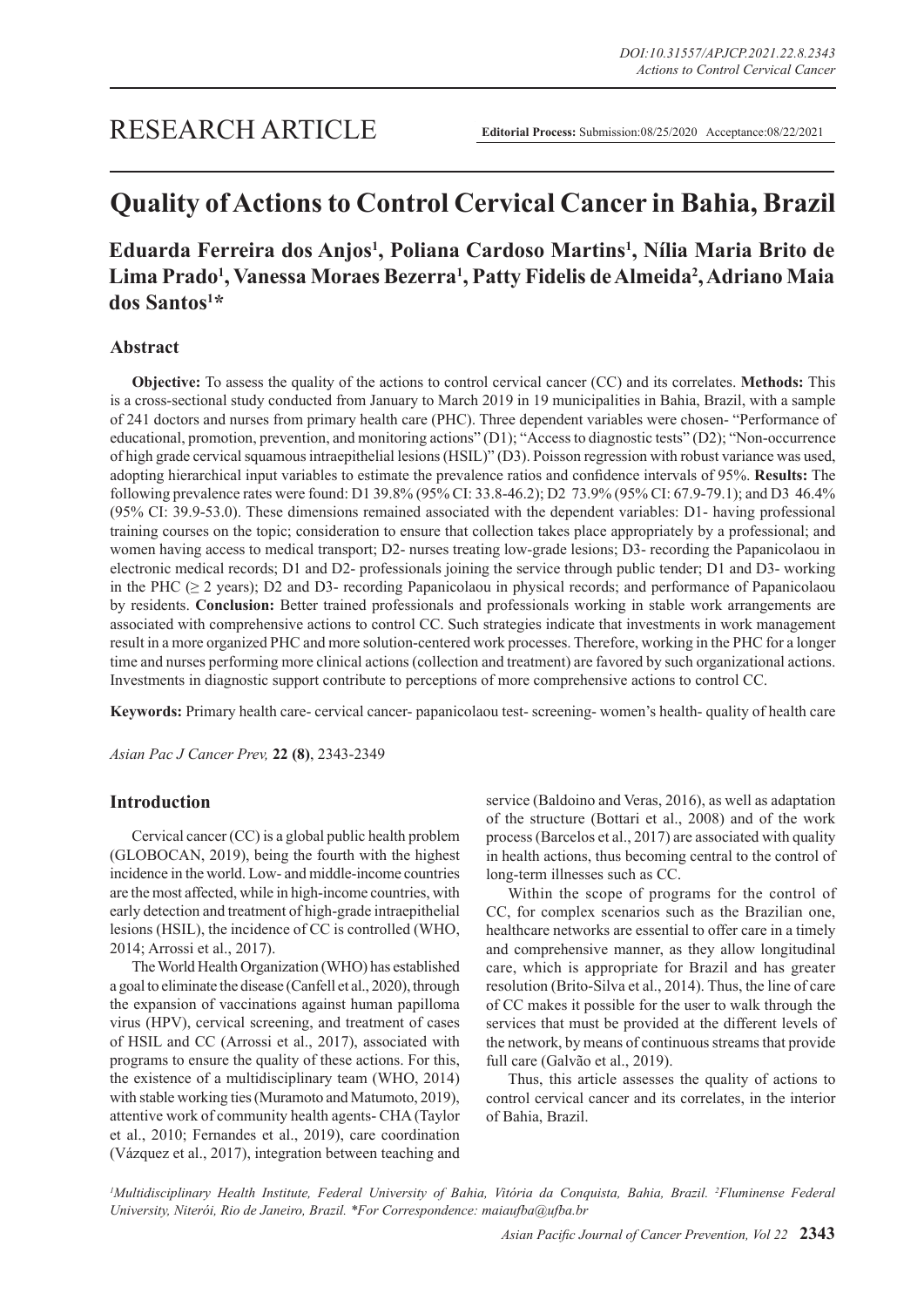## **Materials and Methods**

#### *Methods*

Cross-sectional research conducted in 19 municipalities (641,560 inhabitants) in the interior of Bahia, Brazil, from January to March 2019. CC was used as a tracer condition to assess actions necessary for the quality of care (Bottari et al., 2008) provided by PHC professionals. These municipalities cover a large part of the population living in rural areas and, therefore, many professionals working in large rural areas with great social inequality.

#### *Population studied*

The sample consisted of 354 doctors and nurses. A prevalence of 50% for unknown events and a confidence level of 95% were used, obtaining a minimum sample of 240 professionals, considering 30% for losses. A random draw was performed considering the number of professionals registered in the PHC teams in each municipality. Professionals who were not working (vacation, leave, etc.) during the study period were excluded.

Individual interviews were conducted using questionnaires. The questionnaire was adapted from an instrument used to assess care coordination in health regions (Souza et al., 2015), to which information from national protocols were included (Brazil, 2013; Brazil, 2016).

#### *The quality of actions*

Three dependent variables were chosen to evaluate the actions developed to control CC in the day-to-day of professionals: "Performance of educational, promotion, prevention, and monitoring actions" (D1); "Access to diagnostic tests" (D2); "Non-occurrence of HSIL" (D3). These variables represent some of the criteria for the actions required by the health service system to ensure a quality program for CC control.

D1- obtained from the combination of educational and monitoring actions: "Conducting home visits to mobilize women to carry out preventive measures"; "Carrying out health education actions"; "Conducting joint efforts to expand access to cytopathological examination"; "Recording women who underwent examination at the PHC"; "monitoring the record to identify women with delayed or altered exams" and "Active search of women with delayed collection or altered results."

The following promotion and prevention actions were also considered: "Cytopathological examination collection" and "Women's access to colposcopy." The response options for the actions were "yes/no." Positive responses were used for the event, and all actions were classified as being of adequate quality, since they are constituent elements of a comprehensive CC prevention and control program (Brazil, 2013; WHO, 2014; Brazil, 2016).

D2- "Access to diagnostic tests"- obtained from the combination of responses to actions perceived by professionals regarding "Access to women with lesions prior to biopsy" and/or "Access of women with lesions prior to histopathology." The responses were dichotomized into "always/sometimes or never." The answer "always" was used in all questions, as access to diagnostic tests are fundamental to stop the development of CC and, therefore, to achieve the desired quality (Brazil, 2013; Brito-Silva et al., 2014; WHO, 2014; Brazil, 2016).

D3- "Non-occurrence of HSIL"- It was considered that a quality program can prevent the occurrence of high-grade lesions (Brazil, 2013; Goss et al., 2013; WHO, 2014; Brazil, 2016). This dependent variable was obtained by questioning about the "Presence of women diagnosed with HSIL in the PHC," whose response options were "yes/no," using negative answers.

#### *Independent variables*

The selected independent variables are shown in Figure 1, according to the blocks "Characterization and professional training," "Organization of the unit and access to cytopathological examination," and "Care coordination and integrated care."

#### *Statistical analysis*

Descriptive analyses were obtained using absolute and relative frequency measurements. For bivariate analysis, the differences between the proportions were assessed by the χ2 Pearson test. The analysis of factors correlated to the dependent variables (D1, D2 and D3) was performed using Poisson regression with robust variance, estimating the prevalence ratio (PR), p-value, and the 95% confidence interval (95% CI). Variables with a significance level ≤0.20 were included in the multivariate model.

Possible correlations between independent variables and D1, D2 and D3 were measured using different models adjusted through the hierarchical entry of the variables (Figure 1). Initially, the association between each dependent variable and the dimension I variables were evaluated, the dimension II variables were included in the second model, and the dimension III variables were included in the third model. The models were compared by the Akaike's Information Criterion (AIC) test.

The variables of the most distal blocks remained as adjustment factors for the hierarchically lower blocks. For the interpretation of the results, the identification of a statistically significant association ( $p \le 0.05$ ) between each factor studied and the D1, D2 and D3, after adjusting for the potential factors of the same block and the upper hierarchical blocks, indicate the existence of an independent effect, specific to that factor. The Stata statistical package version 15.0 was used for data analysis.

The research was approved by the Research Ethics Committee of the Federal University of Bahia (opinion No. 624,168).

## **Results**

The prevalence of D1 was 39.8% (95% CI 33.8-46.2), whereas for D2 and D3, it was 73.9% (95% CI 67.9-79.1) and 46.4% (95% CI 39.9-53.0), respectively.

About 109 doctors and 132 nurses were interviewed. Table 1 describes the PHC teams. Regarding the length of experience, 56.4% of professionals were in PHC for  $\geq$  2 years and 43.6% reported having a inadequate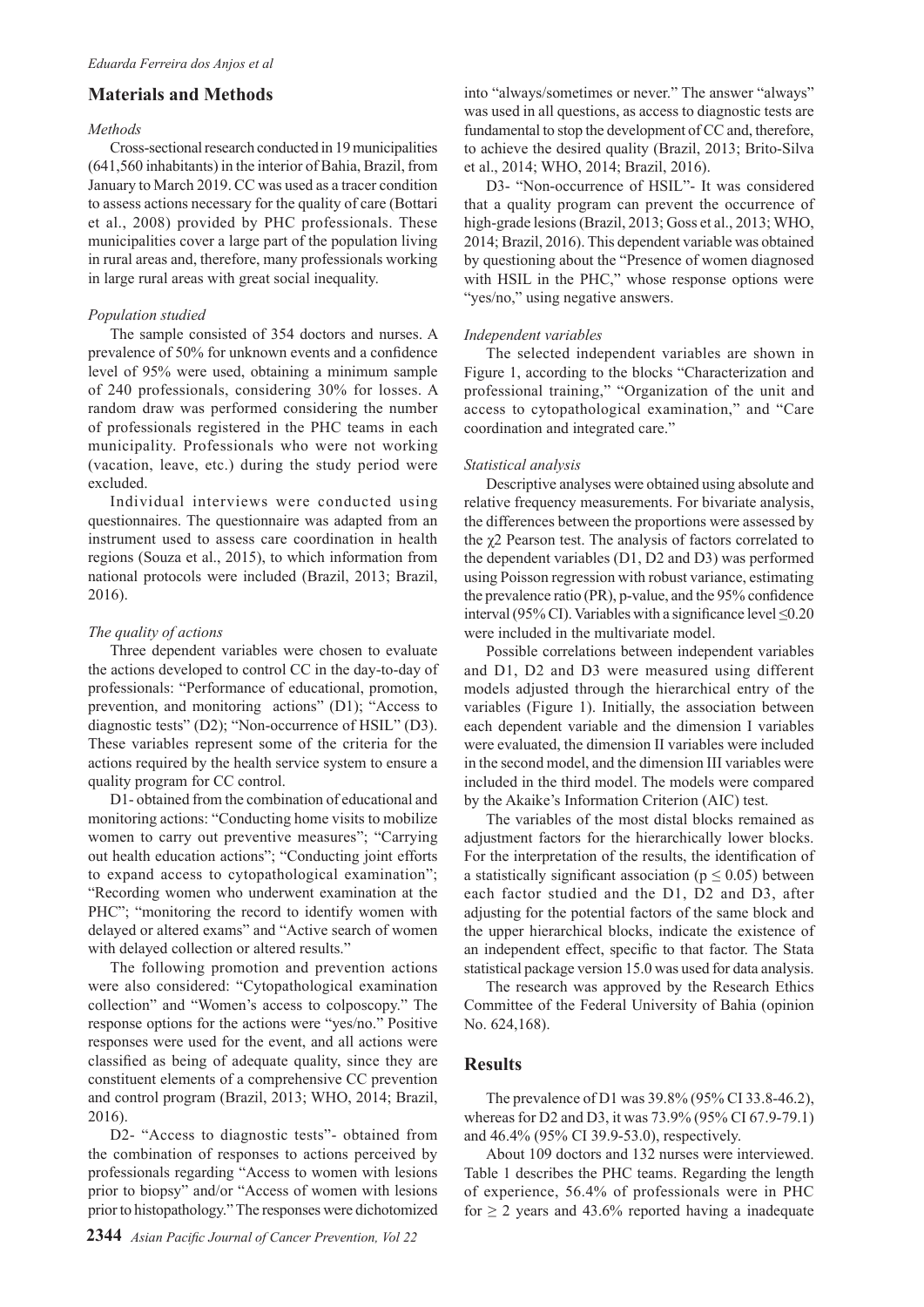employment model, through political indication or other precarious methods of entry. Regarding training, 59.6% reported having participated in professional courses addressing the topic (Table 1).

With regard to the way the PHC is organized to provide access to users, almost all of them had doctors and nurses (94.6%), the highest frequency in which cytopathological examination was offered was at least weekly (67.7%) and the main method of recording was the simultaneous use of physical and electronic medical records (40.7%). Most CHA scheduled cytopathological examinations (90.4%), students/residents did not perform the collection even when accompanied by their preceptors (83.1%), and nurses did not treat low-grade lesions (62.1%). The evaluation of examination collection was positive (77.7%) and medical transportation was accessible to women (65.5%) (Table 1).

The professionals monitored the service trajectory of women, verifying adherence to treatment at the specialized service (76.4%), the cytopathological and histopathological reports issued by the reference laboratory were reliable (59.4%), and women had access to high-frequency surgery (HFS) (71.0%) in cases of lesions being confirmed after colposcopy (Table 1).

In the bivariate analysis, in the dimension of "Characterization and professional training," there was a positive association between: time working in PHC  $\geq$  2 years (D1 and D3); having entered through public tender (D1 and D2), and having professional training on the topic (D1) (Table 1).

In the dimension "PHC organization and access

to cytopathology," the correlations were: form of registration (D3), collection by students (D1, D2 and D3), and treatment of low grade squamous intraepithelial lesion (LSIL) by a nurse (D1 and D2). The professional evaluation of the collection as adequate (D1 and D2) and the woman having access to medical transportation (D1) (Table 1).

In the dimension "Care coordination and integrated services," the associations were: professionals who followed the service trajectory of the women verifying adherence to treatment in the specialized service (D1 and D2), evaluation of the reports issued by the reference laboratory as reliable (D1) and women having access to HFS (D1) (Table 1).

In the multivariate analysis (Table 2), the following remained correlated: working in PHCs in the municipality  $(\geq 2 \text{ years})$  (D1 and D3), having joined the service through public tender (D1 and D2), having professional training on the topic (D1), the recording of cytopathological examinations using a physical medical record (D2 and D3) or an electronic medical record (D3), collection of the cytopathological examination by students (D2 and D3), nurses performing LSIL treatment (D2), evaluation of the cytopathological collection as adequate (D1), and women having access to medical transportation (D1).

## **Discussion**

Our findings suggest a moderate quality in actions necessary for comprehensiveness for CC control, since the diagnostic access, although surprisingly



Figure 1. Hierarchical Conceptual Model of Quality Analysis of the Actions Developed in the Line of Care for Cervical Cancer Control. Abbreviations: PHC, Primary Health Care; CHA, Community Health Agents; LSIL, Low Grade Squamous Intraepithelial Lesion; HFS, High Frequency Surgery; CC, Cervical Cancer.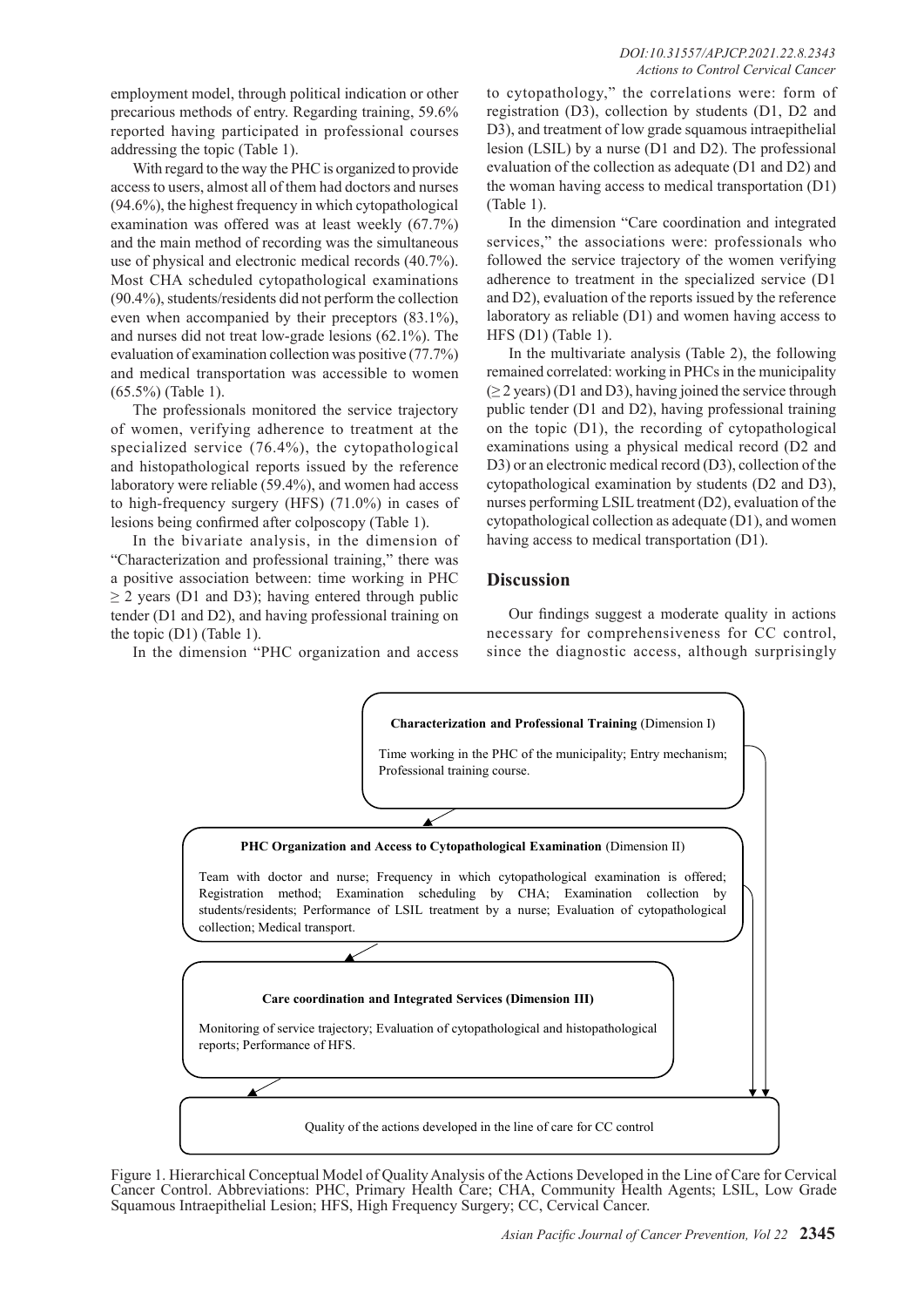## *Eduarda Ferreira dos Anjos et al*

| Table 1. Sample Description and Bivariate Analyzes between D1, D2, D3 and Dimension I, II, and III Variables, |  |  |  |  |  |  |  |  |
|---------------------------------------------------------------------------------------------------------------|--|--|--|--|--|--|--|--|
| Bahia, Northeast, Brazil, 2019.                                                                               |  |  |  |  |  |  |  |  |

| Variable                                                                   | Sample<br>distribution | CC educational, promotion, prevention,<br>and monitoring actions |         |              | Access<br>to diagnostic tests | Non-occurrence of<br><b>HSIL</b> |         |  |
|----------------------------------------------------------------------------|------------------------|------------------------------------------------------------------|---------|--------------|-------------------------------|----------------------------------|---------|--|
|                                                                            | N(%)                   | $P(\% )$                                                         | p-value | $P(\% )$     | p-value                       | $P(\% )$                         | p-value |  |
| Characterization and professional training (dimension I)                   |                        |                                                                  |         |              |                               |                                  |         |  |
| Occupation                                                                 |                        |                                                                  | < 0.001 |              | 0.303                         |                                  | 0.146   |  |
| Physician                                                                  | 109(45.2)              | 23.9                                                             |         | 77.1         |                               | 52.2                             |         |  |
| Nurse                                                                      | 132 (54.8)             | 53.0                                                             |         | 71.2         |                               | 42.3                             |         |  |
| Time working in the PHC of the city                                        |                        |                                                                  | < 0.001 |              | 0.053                         |                                  | 0.001   |  |
| $<$ 2 years                                                                | 105(43.6)              | 22.9                                                             |         | 67.6         |                               | 59.3                             |         |  |
| $\geq$ 2 years                                                             | 136 (56.4)             | 52.9                                                             |         | 78.7         |                               | 37.4                             |         |  |
| Entry mechanism                                                            |                        |                                                                  | < 0.001 |              | 0.051                         |                                  | 0.048   |  |
| Indication or other                                                        | 105(43.6)              | 32.4                                                             |         | 69.5         |                               | 50.0                             |         |  |
| Public selection                                                           | 83 (34.4)              | 31.3                                                             |         | 71.1         |                               | 52.1                             |         |  |
| Public tender                                                              | 53 (22)                | 67.9                                                             |         | 86.8         |                               | 31.4                             |         |  |
| Professional training course                                               |                        |                                                                  | < 0.001 |              | 0.074                         |                                  | 0.059   |  |
| No                                                                         | 97(40.4)               | 25.8                                                             |         | 68.0         |                               | 54.0                             |         |  |
| Yes                                                                        | 143 (59.6)             | 49.7                                                             |         | 78.3         |                               | 41.0                             |         |  |
| PHC organization and access to cytopathological examination (dimension II) |                        |                                                                  |         |              |                               |                                  |         |  |
| Team with doctor and nurse                                                 |                        |                                                                  | 0.144   |              | 0.696                         |                                  | 0.269   |  |
| No                                                                         | 13(5.4)                | 61.5                                                             |         | 69.2         |                               | 30.8                             |         |  |
| Yes                                                                        | 228 (94.6)             | 38.6                                                             |         | 74.1         |                               | 47.4                             |         |  |
| Frequency in which cytopathological examination is offered                 |                        |                                                                  | 0.316   |              | 0.637                         |                                  | 0.991   |  |
| Monthly                                                                    | 22(9.9)                | 27.3                                                             |         | 72.7         |                               | 44.4                             |         |  |
| Fortnightly                                                                | 50(22.4)               | 42.0                                                             |         | 80.0         |                               | 44.9                             |         |  |
| Weekly or more frequently                                                  | 151 (67.7)             | 44.4                                                             |         | 73.5         |                               | 45.7                             |         |  |
| Registration method                                                        |                        |                                                                  | 0.367   |              | 0.088                         |                                  | 0.024   |  |
| Both                                                                       | 98 (40.7)              | 34.7                                                             |         | 66.3         |                               | 57.1                             |         |  |
| Physical medical record (on paper)                                         | 48 (19.9)              | 42.1                                                             |         | 79.2         |                               | 35.6                             |         |  |
| Electronic medical record                                                  | 95 (39.4)              | 45.8                                                             |         | 79.0         |                               | 40.7                             |         |  |
| Examination scheduling by CHA                                              |                        |                                                                  | 0.162   |              | 0.493                         |                                  | 0.686   |  |
| No                                                                         | 22(9.6)                | 27.3                                                             |         | 81.8         |                               | 50.0                             |         |  |
| Yes                                                                        | 206 (90.4)             | 42.7                                                             |         | 75.2         |                               | 45.5                             |         |  |
| Examination collection by students/residents                               |                        |                                                                  | < 0.001 |              | 0.004                         |                                  | 0.005   |  |
| No                                                                         | 197(83.1)              | 35.0                                                             |         | 71.1         |                               | 50.6                             |         |  |
| Yes                                                                        | 40 (16.9)              | 65.0                                                             |         | 92.5         |                               | 25.6                             |         |  |
| LSIL treatment performed by a nurse                                        |                        |                                                                  | 0.001   |              | 0.003                         |                                  | 0.058   |  |
| No                                                                         | 146(62.1)              | 32.2                                                             |         | 67.8         |                               | 50.8                             |         |  |
| Yes                                                                        | 89 (37.9)              | 53.9                                                             |         | 85.4         |                               | 37.7                             |         |  |
| Assessment of cytopathological examination collection                      |                        | 0.001                                                            |         | 0.053        |                               | 0.973                            |         |  |
| Inadequate or partially adequate                                           | 52(22.3)               | 21.2                                                             |         | 65.4         |                               | 45.8                             |         |  |
| Totally adequate                                                           | 181 (77.7)             | 46.4                                                             |         | 78.5         |                               | 45.6                             |         |  |
| Medical transport                                                          |                        |                                                                  | 0.001   |              | 0.143                         |                                  | 0.682   |  |
| Never or sometimes                                                         | 69 9 (34.5)            | 26.1                                                             |         | 66.7         |                               | 47.5                             |         |  |
| Always                                                                     | 131 (65.5)             | 50.4                                                             |         | 76.3         |                               | 44.4                             |         |  |
| Coordination of care and integrated services (dimension III)               |                        |                                                                  |         |              |                               |                                  |         |  |
| monitoring of service trajectory                                           |                        |                                                                  | 0.016   |              | 0.047                         |                                  | 0.058   |  |
| Never or sometimes                                                         | 55(23.6)               | 27.3                                                             |         | 65.5         |                               | 57.1                             |         |  |
| Always                                                                     | 178 (76.4)             | 45.5                                                             |         | 78.7         |                               | 41.8                             |         |  |
| Evaluation of cytopathological and histopathological reports               |                        |                                                                  | 0.013   |              | 0.215                         |                                  | 0.765   |  |
| Partially reliable or I do not trust                                       | 95 (40.6)              | 30.5                                                             |         | 70.5         |                               | 46.6                             |         |  |
| Totally reliable                                                           | 139 (59.4)             | 46.8                                                             |         | 77.7         |                               | 44.5                             |         |  |
| Performance of HFS                                                         |                        |                                                                  | < 0.001 |              | 0.140                         |                                  | 0.313   |  |
| Never or sometimes                                                         | 45(29.0)<br>110(71.0)  | 20.0                                                             |         | 75.6<br>85.5 |                               | 47.5<br>38.3                     |         |  |
| Always                                                                     |                        | 56.4                                                             |         |              |                               |                                  |         |  |

CC, Cervical Cancer; HSIL, High-Grade Intraepithelial Lesion; PHC, Primary Health Care; CHA, Community Health Agent; LSIL, Low-Grade Squamous Intraepithelial Lesion; HFS, High-Frequency Surgery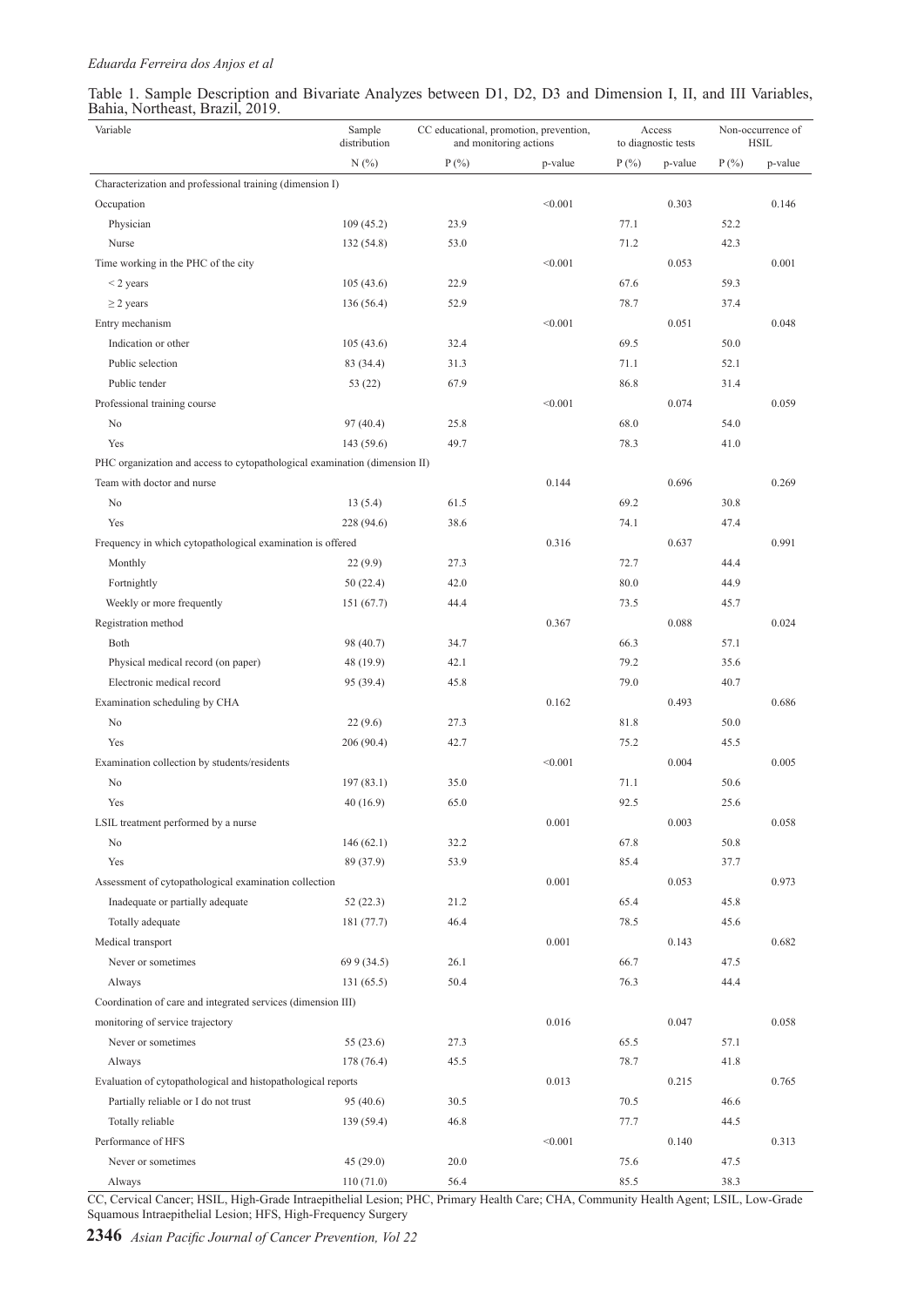| Variable                                                                     |           | CC educational, promotion, prevention,<br>and monitoring actions |           | Access to diagnostic tests | Non-occurrence of HSIL |               |  |
|------------------------------------------------------------------------------|-----------|------------------------------------------------------------------|-----------|----------------------------|------------------------|---------------|--|
|                                                                              | PR        | 95% CI                                                           | PR        | 95% CI                     | PR                     | 95% CI        |  |
| Characterization and professional training (dimension I) *                   |           |                                                                  |           |                            |                        |               |  |
| Time working in the PHC of the city                                          |           |                                                                  |           |                            |                        |               |  |
| $\leq$ 2 years                                                               | 1.00      |                                                                  |           |                            | 1.00                   |               |  |
| $\geq$ 2 years                                                               | 1.75      | 1.15-2.66                                                        |           |                            | 1.54                   | 1.16-2.04     |  |
| Entry mechanism                                                              |           |                                                                  |           |                            |                        |               |  |
| Indication or Other                                                          | 1.00      |                                                                  | 1.00      |                            |                        |               |  |
| Public selection                                                             | 0.93      | $0.62 - 1.40$                                                    | 1.02      | $0.85 - 1.23$              |                        |               |  |
| Public tender                                                                | 1.52      | $1.07 - 2.15$                                                    | 1.25      | 1.06-1.47                  |                        |               |  |
| Professional training course                                                 |           |                                                                  |           |                            |                        |               |  |
| No                                                                           | 1.00      |                                                                  |           |                            |                        |               |  |
| Yes                                                                          | 1.49      | $1.02 - 2.18$                                                    |           |                            |                        |               |  |
| PHC organization and access to cytopathological examination (dimension II) † |           |                                                                  |           |                            |                        |               |  |
| Registration method                                                          |           |                                                                  |           |                            |                        |               |  |
| <b>Both</b>                                                                  |           |                                                                  | 1.00      |                            | 1.00                   |               |  |
| Electronic medical record                                                    |           |                                                                  | 0.91      | $0.74 - 1.11$              | 1.43                   | 1.05-1.95     |  |
| Physical medical record (on paper)                                           |           |                                                                  | 0.77      | $0.63 - 0.94$              | 1.60                   | 1.15-2.22     |  |
| Examination collection by students/residents                                 |           |                                                                  |           |                            |                        |               |  |
| N <sub>0</sub>                                                               |           |                                                                  | 1.00      |                            | 1.00                   |               |  |
| Yes                                                                          |           |                                                                  | 1.32      | $1.11 - 1.56$              | 1.65                   | $1.21 - 2.25$ |  |
| LSIL treatment performed by a nurse                                          |           |                                                                  |           |                            |                        |               |  |
| N <sub>0</sub>                                                               |           |                                                                  | 1.00      |                            |                        |               |  |
| Yes                                                                          |           |                                                                  | 1.18      | $1.02 - 1.37$              |                        |               |  |
| Assessment of cytopathological examination collection                        |           |                                                                  |           |                            |                        |               |  |
| Inadequate or partially adequate                                             | 1.00      |                                                                  |           |                            |                        |               |  |
| Totally adequate                                                             | 2.00      | 1.06-3.75                                                        |           |                            |                        |               |  |
| Medical transport                                                            |           |                                                                  |           |                            |                        |               |  |
| Never or sometimes                                                           | 1.00      |                                                                  |           |                            |                        |               |  |
| Always                                                                       | 1.61      | 1.04-2.48                                                        |           |                            |                        |               |  |
| Care coordination and integrated services (dimension III) $\ddagger$         |           |                                                                  |           |                            |                        |               |  |
| Akaike criteria                                                              | 3.558.913 |                                                                  | 4.683.768 |                            | 3.854.261              |               |  |
|                                                                              | 2.964.822 |                                                                  | 4,578,194 |                            | 3.803.587              |               |  |
|                                                                              | 2.964.822 |                                                                  | 4,578,194 |                            | 3.803.587              |               |  |

Table 2. Multivariate Analysis of Factors Correlated with "CC Educational, Promotion, Prevention, and Monitoring Actions," "Access to Diagnostic Tests," and "Non-Occurrence of HSIL," Bahia, Northeast, Brazil, 2019.

CC, Cervical Cancer; HSIL, High-Grade Intraepithelial Lesion; PHC, Primary Health Care; LSIL, Low Grade Squamous Intraepithelial Lesion. \* Adjusted between the dimension I variables; † Adjusted between the dimensions I and II variables; ‡ Adjusted between the dimensions I, II, and III variables.

high, coexisted with the frequent occurrence of LSIL. Contradictorily, prevention and monitoring actions had a low prevalence. Therefore, there are indications that it is necessary to improve the educational and monitoring actions of CC, which, in turn, could led to a decrease in cases of HSIL and, to a large extent, of CC (Romli et al, 2020). Furthermore, the screening program and the early detection of lesions (diagnosis) may have no impact on the incidence of CC if they are not associated with treatment (WHO, 2014; Sarfati et al., 2019).

The high turnover of doctors is a major problem in Northeast Brazil (Gonçalves et al., 2019) resulting from the greater concentration of resources and services in capitals and regional hubs (Albuquerque et al., 2017), which compromises timely access and continuity of care.

Working for a longer time in PHCs in the same municipality and having joined the service through public tender represent a lower professional turnover and better labor links, allowing the formation of a community link (Muramoto and Matumoto, 2019). Furthermore, the establishment of trust with professionals increases the adherence of women and the resolution of cases, especially for care associated with sexuality, which, due to moral values, can interfere with the perception of risk and become a symbolic barrier to access (Rico and Iriart, 2013). Furthermore, satisfaction with work and wages favor care coordination (Vázquez et al., 2017).

The training of professionals through the provision of in-service education is a recommendation of global and national guidelines for better quality and resoluteness in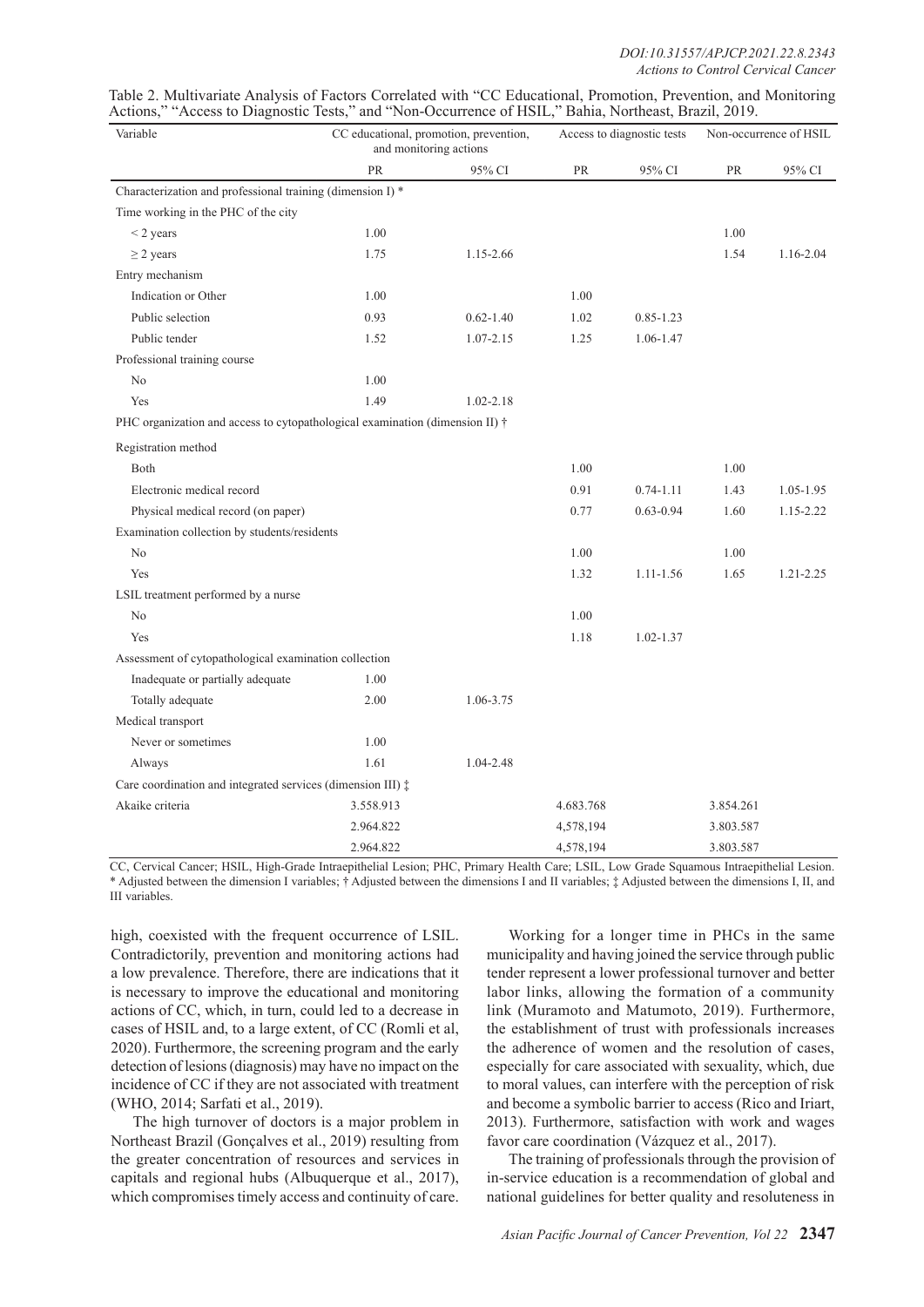#### *Eduarda Ferreira dos Anjos et al*

services provided to the community (WHO, 2014; Brazil, 2016). Well-trained professionals guide their actions by safe evidence and gain confidence in clinical practices, mitigating unnecessary referrals and improving PHC attributes (Leão and Caldeira, 2011).

Regarding PHC organization and access to cytopathological examination, the registration method is an aspect of the work dynamics that allows for more adequate tracking, in addition to better management and informational coordination of care. The use of electronic medical records represents an advance in the communication mechanisms resulting in greater satisfaction and trust of users (Wali et al., 2020). Better communication between care levels is crucial for chronic conditions in systems with limited resources (Sarfati et al., 2019), as they facilitate care (Rahal et al., 2019), allowing longitudinal and articulated monitoring.

The performance of the examination collection by students/residents is a strong indicator of the integration between teaching and service, which promotes a better quality of service, because, in addition to providing greater access to screening exams, it also allows the service professionals to be up to date. Furthermore, it encourages the early development of professional skills and proactive attitudes of students, enables the training of professionals committed to innovation and adequate performance in complex contexts, combining theory and practice, which are essential for critical thinking and a broader view of care in health (Botti and Rego, 2011; Baldoino and Veras, 2016).

The performance of LSIL treatment by a nurse shows the relevance of this professional for the operationalization of cases in PHC (Fernandes et al., 2019). This is encouraged in different countries to expand the scope of actions in PHC and the ability to meet users' needs (Toso et al., 2016). The involvement of nurses in screening increases the confidence and adherence of vulnerable women (Perks et al., 2018).

The professional assessment of the collection of the cytopathological examination is an indicator that can provide data on the quality of teamwork and the confidence of professionals in their co-workers. Services where there is greater connection and a better working environment among the team tend to be more innovative, resolute, and better evaluated by users, especially with chronic conditions (Proudfoot et al., 2007). A better work environment results in integration and motivation for work, as well as reciprocity between team members and forging a collaborative network (Peruzzo et al., 2019).

The access of women to medical transport is fundamental for the quality of services in a network with a strong governance and logistical system, since the treatment of CC, and in some cases of HSIL, is carried out outside the municipality of residence. CC mainly affects women with lower incomes and from rural areas (Goss et al., 2013), thus, medical transport is an organizational component for reducing access inequities, decreasing user absenteeism.

For this article, analyzes were performed with hierarchical entry of the variables, which is a strategy to deal with a greater number of explanatory variables.

The inclusion of the variables and the conceptual model constructed considered the data available in the national (Brazil, 2016) and international literature (WHO, 2014). It is highly likely that these data can be generalized, considering most small municipalities in Brazil, even to networks with similar contexts, especially in Northern and Northeastern Brazil. Studies in small municipalities in Northeastern Brazil are crucial for increasing the understanding and promoting interventions in the public health system, which will make it more comprehensive and make CC control feasible.

## **Author Contribution Statement**

Study design: Anjos EF, Santos AM. Data collection: Anjos EF. Data analysis and interpretation: Anjos EF, Martins PC, Bezerra VM, Almeida PF, Santos AM. Discussion of the results: Anjos EF, Martins PC, Almeida PF, Santos AM. Writing and/or critical review of the content: Anjos EF, Martins PC, Prado NMBL, Bezerra VM, Almeida PF, Santos AM. All authors approved the final version.

## **Acknowledgments**

We thank the Coordination for the Improvement of Higher Education Personnel (CAPES) and the Research Support Foundation of the State of Bahia (FAPESB) for funding this research. We thank the Primary Health Care managers who made it possible to carry out the interviews with doctors and nurses from PHC. We thank the Bahia State Observatory of Healthcare Networks for support in the study design and data collection. Finnaly, we thank the National Council for Scientific and Technological Development – CNPq for its support to Almeida PF through the Productivity in Research Scholarship (PQ).

#### *Funding statement*

Anjos EF received financial support from the Coordination for the Improvement of Higher Education Personnel - Brazil (CAPES) – funding code 001. This study was funded by the Research Support Foundation of the State of Bahia (FAPESB) through Public Notice No. 08/2015 – Support for Research Projects for Young Scientists in the State of Bahia (Grant Term – JCB0003/2016).

#### *Origin of the article*

This article was extracted from the thesis entitled "Evaluation of the Quality of the Cervical Cancer Control Actions in a Health Region of Northeastern Brazil".

#### *Ethical approval*

Ethical approval for the study was obtained from the Research Ethics Committee of the Federal University of Bahia, Brazil.

#### *Data availability statement*

All data generated or analysed during this study are in the custody of the researchers and will be made available upon request.